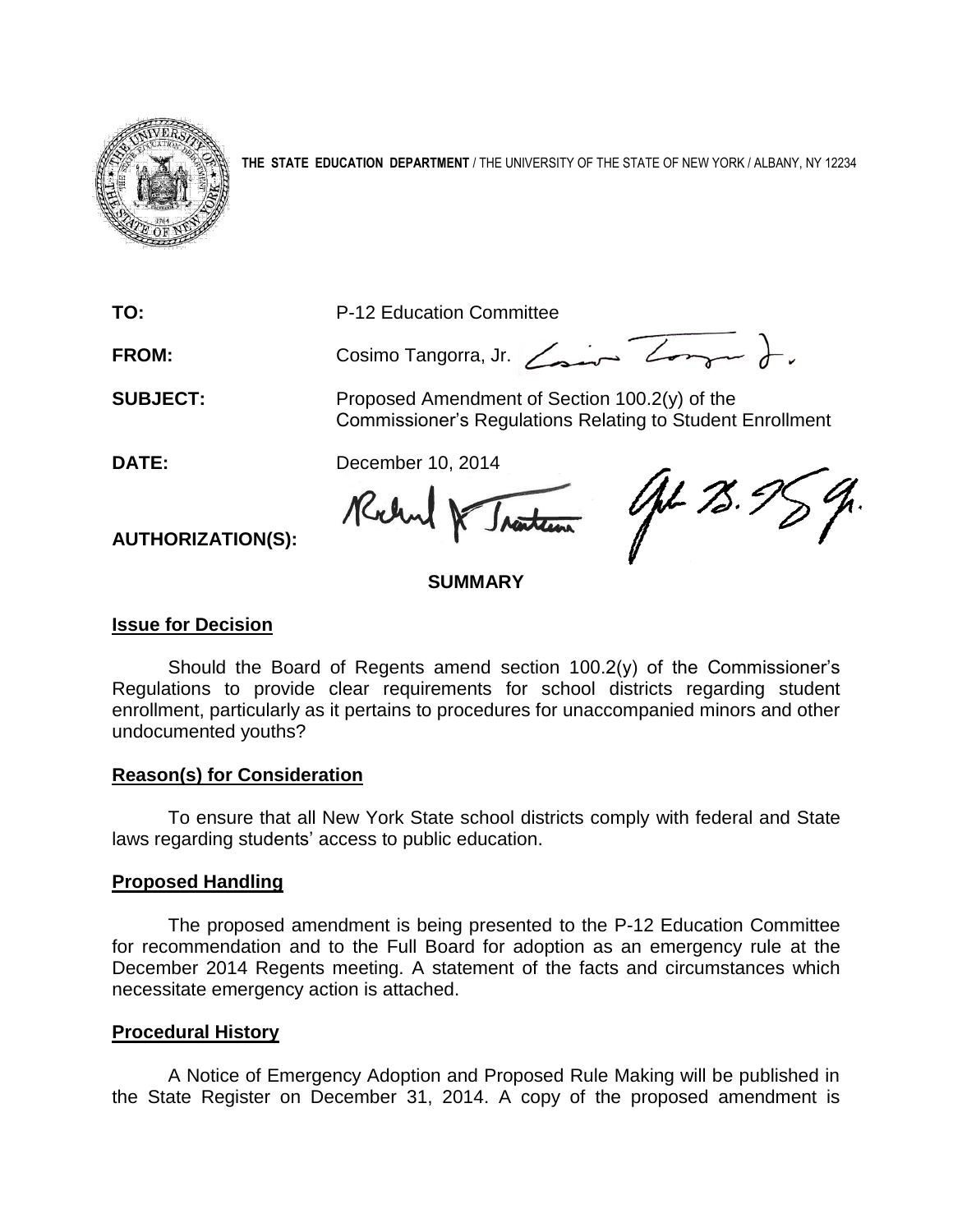attached. Supporting materials are available upon request from the Secretary to the Board of Regents.

#### **Background Information**

÷.

During the 2014-2015 school year, many school districts across the State have experienced an influx of unaccompanied minors and other undocumented youths. It has been reported that some school districts are refusing to enroll unaccompanied minors and undocumented youths if they, or their families or guardians, are unable to produce documents sufficiently demonstrating guardianship and/or residency in a district. Such enrollment policies, as well as highly restrictive requirements for proof of residency, may impede or prevent unaccompanied minors and undocumented youths from enrolling or attempting to enroll in school districts throughout the State.

Under federal and State law, all children have a right to a free public education, regardless of immigration status. New York State Education Law entitles each person over five and under twenty-one years of age, who has not received a high school diploma, to attend a public school in the district in which such person resides. Furthermore, school districts must ensure that all resident students of compulsory school age attend upon full-time instruction. *See* Education Law §§3202(1) and 3205. Under federal law, school districts may not deny resident students a free public education on the basis of their immigration status. The United States Supreme Court has held that allowing undocumented students to be denied an education would, in effect, "deny them the ability to live within the structure of our civic institutions, and foreclose any realistic possibility that they will contribute in even the smallest way to the progress of our Nation." *Plyler v. Doe*, 457 U.S. 202, 223 (1982). Under established law, the undocumented or non-citizen status of a student (or his or her parent or guardian) is irrelevant to such student's entitlement to an elementary and secondary public education.<sup>1</sup> Moreover, unaccompanied minors and undocumented youth may also be entitled to the protections of the federal McKinney-Vento Homeless Education Assistance Improvements Act, 42 U.S.C. § 11431, *et seq*., and implementing State law and regulations concerning the education of homeless children. Together, these federal and State laws are driven by the dual purposes of ensuring student access to, and continuity within, a free public education system.

A series of preliminary actions have been taken to address the needs of unaccompanied minors and undocumented youth who are being denied enrollment and to ensure that all school districts understand and comply with their obligation to enroll all resident students regardless of their immigration status. On August 30, 2010, the State Education Department ("Department") issued guidance to districts on their

<sup>1</sup> *See, e.g.,* 42 U.S.C. §§ 2000c-6, 2000-d; 28 C.F.R. § 42.104(b)(2); 34 C.F.R. § 100.3(b)(2) (Titles IV and VI of the Civil Rights Act of 1964 and associated federal regulations, prohibiting discrimination on the basis of, *inter alia*, race, color, or national origin by public elementary and secondary schools).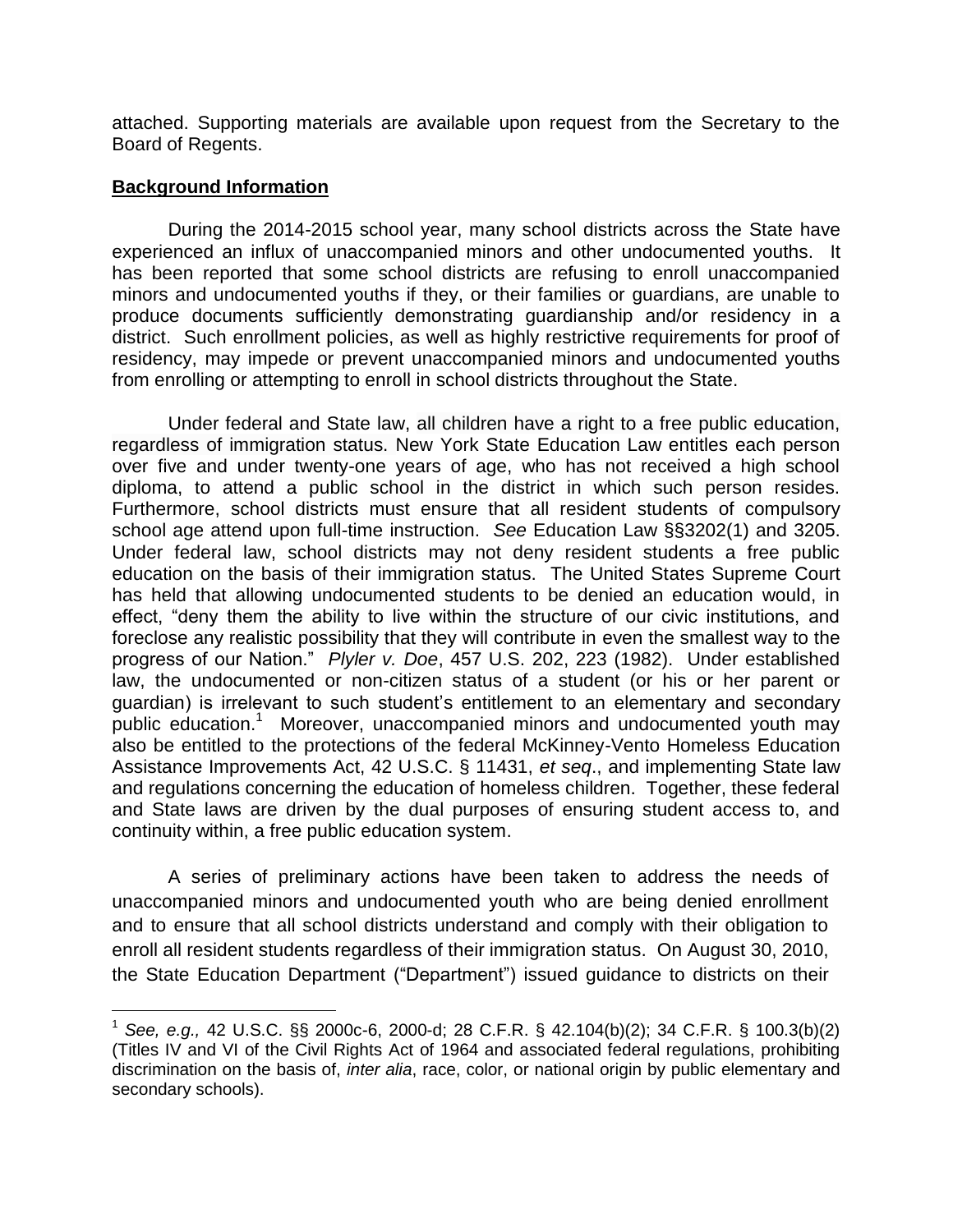obligations in enrolling students and making residency determinations, particularly for students who are not citizens of the United States.

On September 10, 2014, the Department expanded the guidance to address the specific circumstances of unaccompanied minors who have recently entered the country in larger numbers.

On October 17, 2014, following allegations that the Hempstead School District was not complying with the law and preventing 34 Hispanic children from enrolling in school and receiving an education, the Department launched a full investigation of enrollment policies in Hempstead. The District subsequently committed to enroll the students and to provide them with an appropriate public education.

On October 23, 2014, the Department and the Office of the New York State Attorney General ("OAG") initiated a joint compliance review of school district enrollment procedures for unaccompanied minors and other undocumented youths. This review began by focusing on Nassau, Suffolk, Rockland, and Westchester Counties, which are experiencing the largest influx of unaccompanied minors from Central and South America, and has expanded to include additional districts statewide based upon complaints and reports received by the two agencies. The review is examining whether school districts maintain policies and procedures that bar or impede students from enrolling in school on the basis of their citizenship or immigration status or that of their parents or guardians. The review is also examining whether districts are complying with State and federal registration and enrollment guidance, which emphasizes the need for flexibility in accepting and evaluating records – *e.g.*, of residency or age – presented on behalf of a student seeking to enroll in a district, and requires that homeless students be afforded a free public education as well.

The Department and OAG have also received inquiries from districts across the State regarding their obligations under federal and State law. These inquiries make clear the need for more comprehensive action to address the lack of clarity among districts regarding lawful enrollment and registration policies.

The proposed amendment will codify applicable federal and State laws, as well as existing Department guidance to districts, in order to ensure that unaccompanied minors and undocumented youths are provided their constitutional right to a free public education. Specifically, the proposed amendment will establish:

- (1) Clear and uniform requirements, which comply with federal and State laws and guidance on the enrollment of students, particularly for unaccompanied minors and undocumented youths;
- (2) Prohibited enrollment application policies which are unlawful and/or have had a disparate impact on unaccompanied minors and undocumented youths;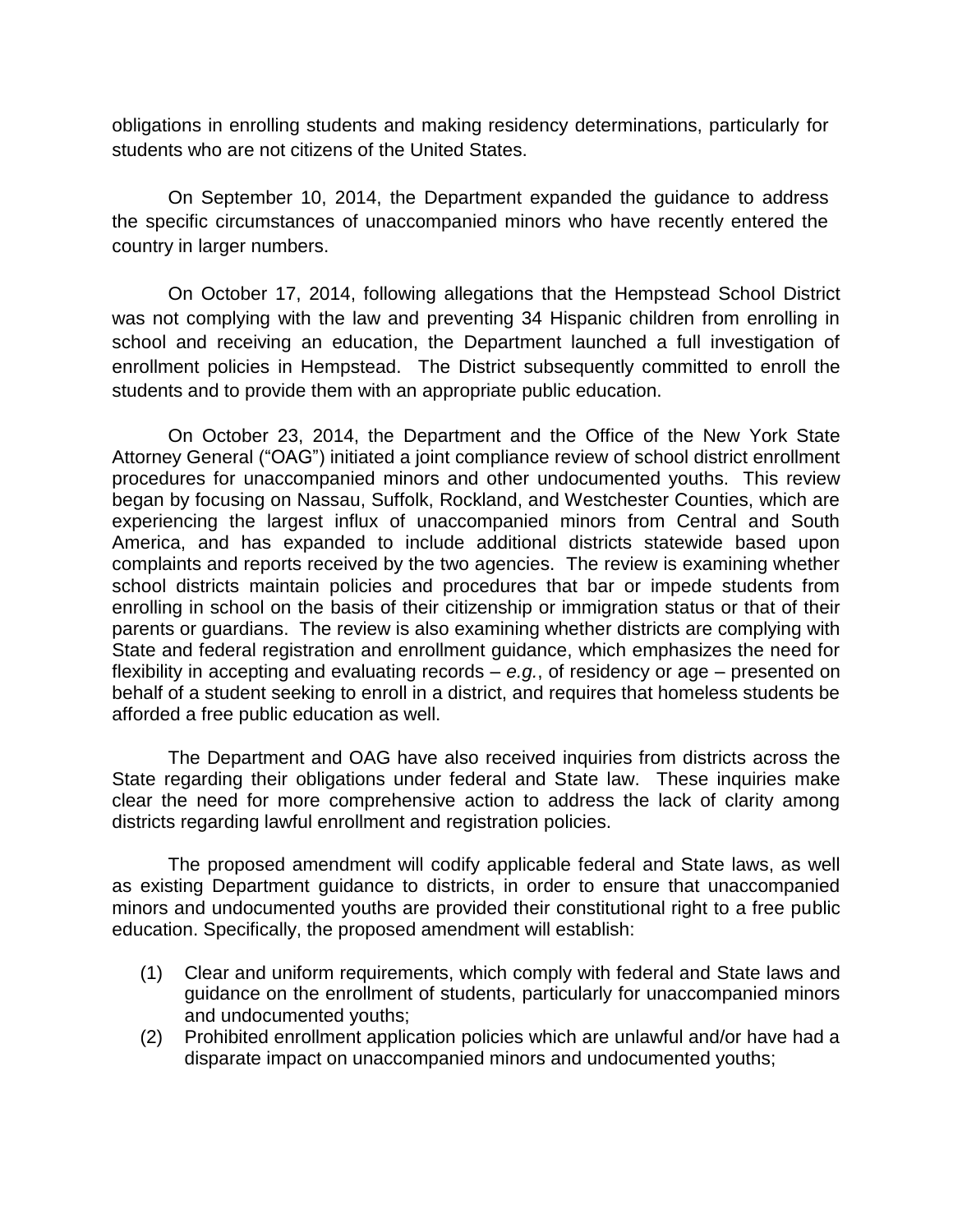- (3) Enrollment requirements whereby districts must accept additional forms of proof beyond the highly restrictive forms listed in the enrollment instructions/materials of school districts under review to date; and
- (4) Clear guidance for parents and guardians and public availability of enrollment instructions, requirements and procedures.

#### **Recommendation**

Staff recommends that the Regents take the following action:

VOTED: That subdivision (y) of section 100.2 of the Regulations of the Commissioner is amended as submitted, effective December 16, 2014, as an emergency action upon a finding by the Board of Regents that such action is necessary for the preservation of the general welfare to ensure immediate compliance with federal and State laws regarding access to a free public education system and to provide clear requirements for school districts regarding the enrollment of students, particularly as it pertains to procedures for unaccompanied minors and other undocumented youths.

#### **Timetable for Implementation**

If adopted at the December Regents meeting, the emergency rule will become effective on December 16, 2014 for a 90-day period. It is anticipated that the proposed rule will be presented for permanent adoption at the March 2015 Regents meeting, after publication of a Notice of Emergency Adoption and Proposed Rule Making in the State Register and expiration of the 45-day public comment period prescribed in the State Administrative Procedure Act.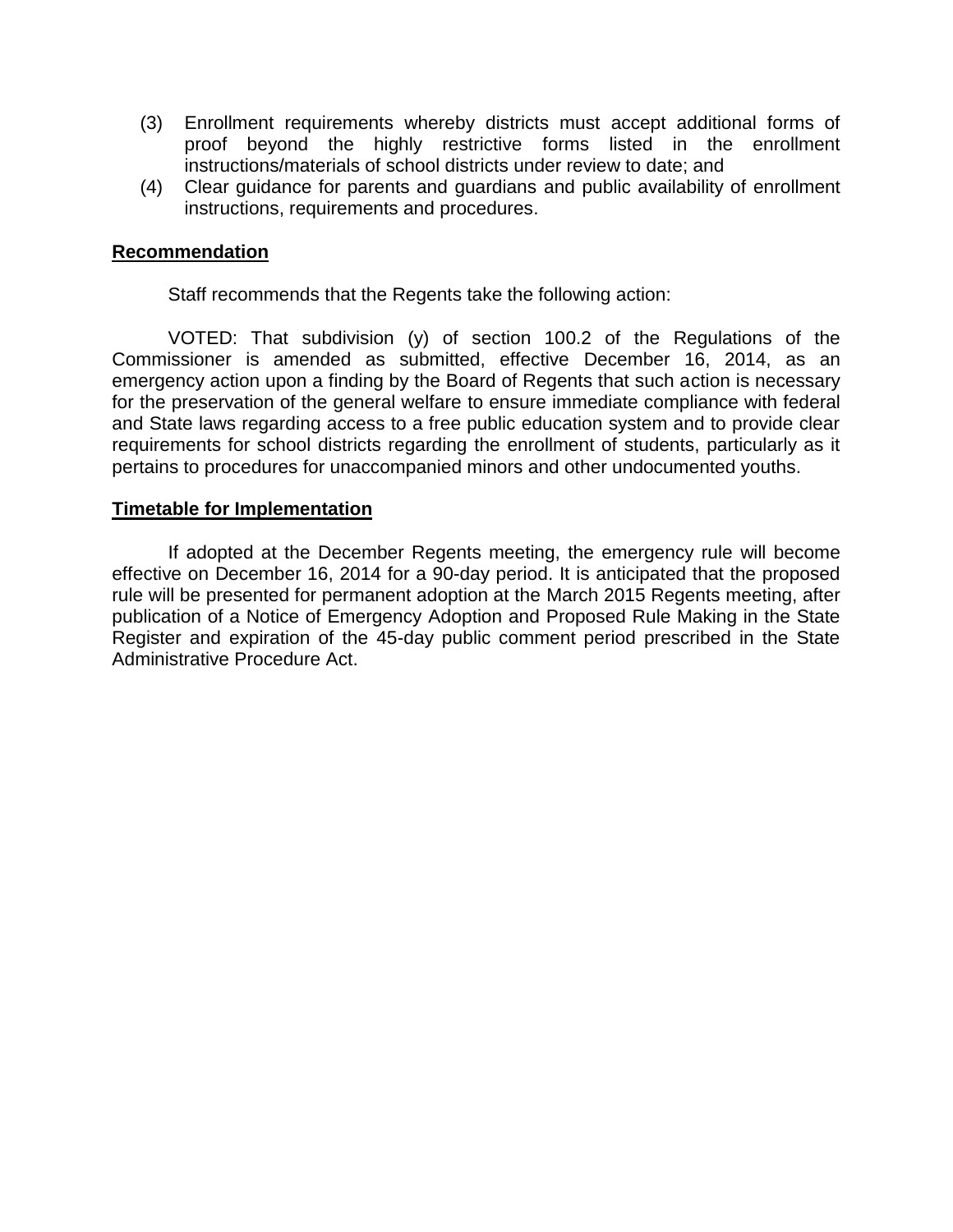#### **8 NYCRR§ 100.2(y)**

# STATEMENT OF FACTS AND CIRCUMSTANCES WHICH NECESSITATE EMERGENCY ACTION

The proposed amendment is designed to: (1) address reports that districts are denying enrollment of unaccompanied minors and undocumented youths if they are unable to produce documents sufficiently demonstrating age, guardianship, and/or residency in a district; and (2) provide clear requirements for school districts regarding enrollment of students, particularly as it pertains to procedures for unaccompanied minors and other undocumented youths.

Many school districts across the State have experienced an influx of unaccompanied minors and other undocumented youths. It has been reported that some school districts are refusing to enroll unaccompanied minors and undocumented youths if they, or their families or guardians, are unable to produce documents sufficiently demonstrating guardianship and/or residency in a district. These enrollment policies, as well as highly restrictive requirements for proof of residency, may impede or prevent many unaccompanied minors and undocumented youths from enrolling or attempting to enroll in school districts throughout the State. The proposed amendment is necessary to ensure that all children are enrolled in school, regardless of immigration status, pursuant to New York State and Federal law and to ensure that all school districts understand and comply with their obligation to enroll all resident students regardless of their immigration status.

Because the Board of Regents meets at scheduled intervals, the earliest the proposed amendment could be presented for regular (non-emergency) adoption, after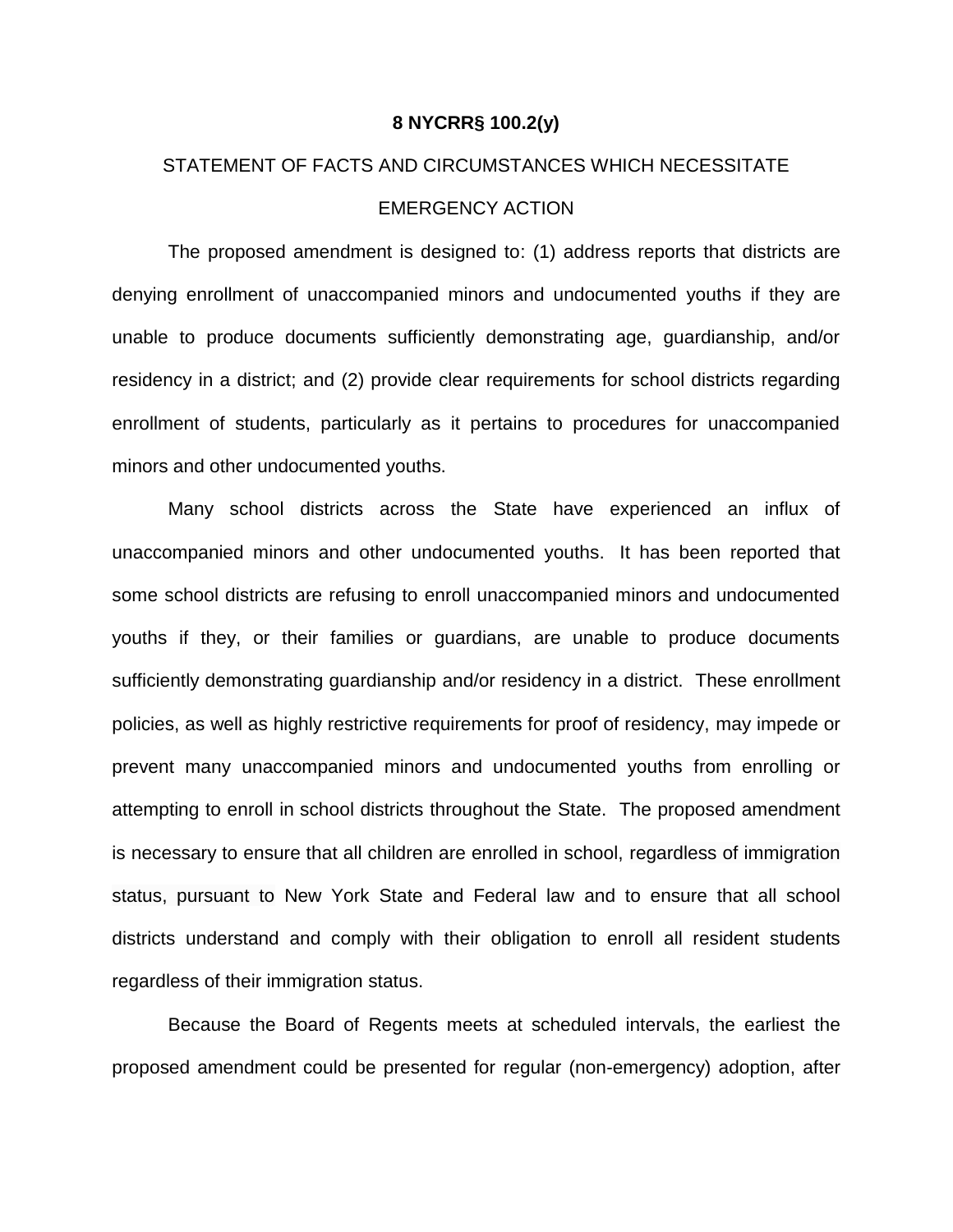publication in the State Register and expiration of the 45-day public comment period provided for in State Administrative Procedure Act (SAPA) section 202(1) and (5), is the March 16-17, 2015 Regents meeting. Furthermore, pursuant to SAPA section 203(1), the earliest effective date of the proposed amendment, if adopted at the March meeting, would be April 1, 2015, the date a Notice of Adoption would be published in the State Register.

However, emergency action to adopt the proposed rule is necessary now for the preservation of the general welfare to ensure immediate compliance with federal and State laws regarding access to a free public education system and to provide clear requirements for school districts regarding the enrollment of students, particularly as it pertains to procedures for unaccompanied minors and other undocumented youths.

It is anticipated that the proposed amendment will be presented for adoption as a permanent rule at the March 16-17, 2015 Regents meeting, which is the first meeting scheduled after expiration of the 45-day period for public comment pursuant to the State Administrative Procedure Act.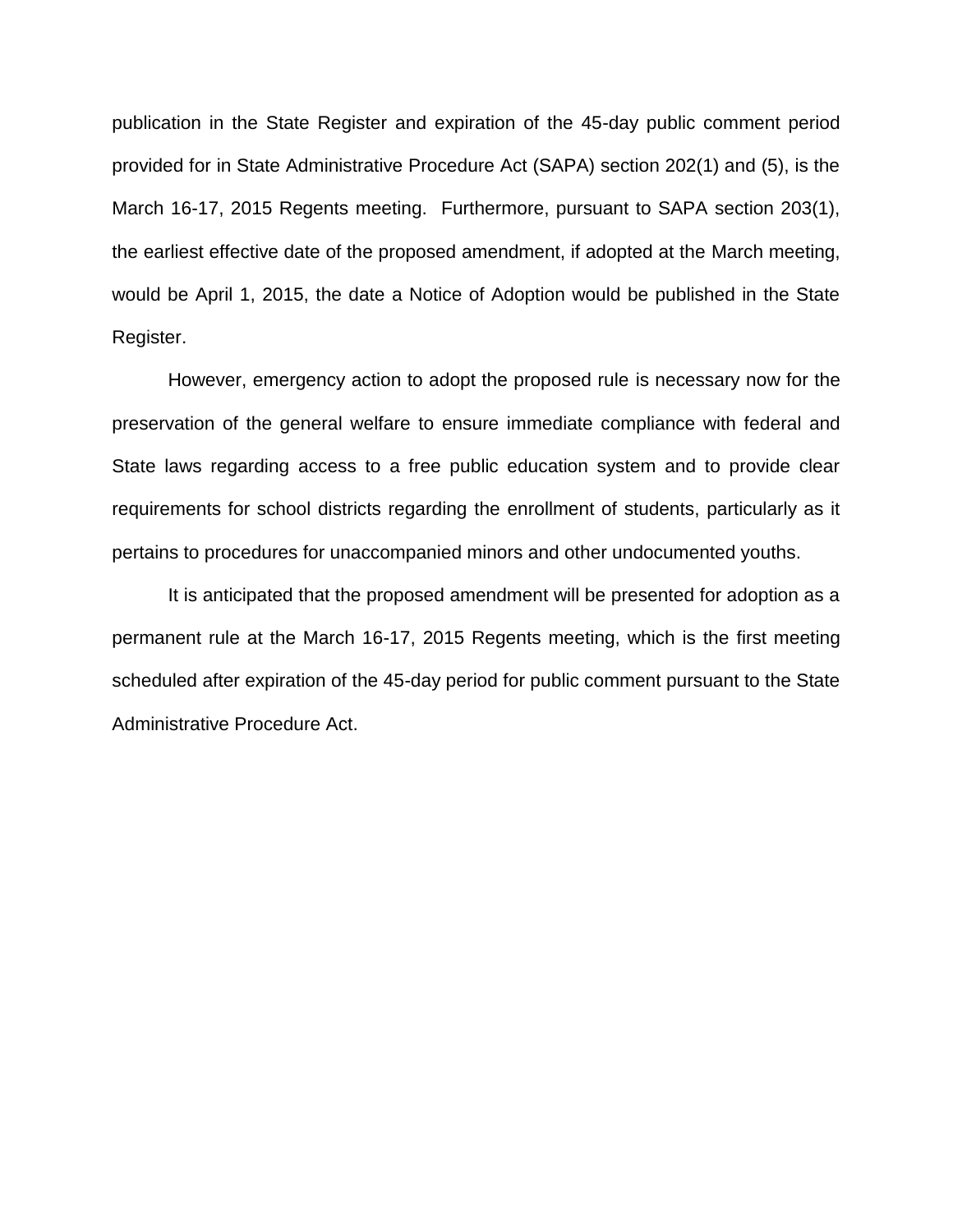## AMENDMENT OF THE REGULATIONS OF THE COMMISSIONER OF EDUCATION

Pursuant to Education Law sections 207, 305, 3202, 3205 and 3713

Subdivision (y) of section 100.2 of the Regulations of the Commissioner of Education is amended, effective December 16, 2014, as follows:

(y) *Determination of student residency and age.* [The board of education or its designee shall determine whether a child is entitled to attend the schools of the district.]

(1) Each school district shall make publicly available its enrollment forms, procedures, instructions and requirements for determinations of student residency and age in accordance with this subdivision. Such publicly available information shall include a non-exhaustive list of the forms of documentation that may be submitted to the district by parents, persons in parental relation or children, as appropriate, in accordance with the provisions of this subdivision. Such list shall include but not be limited to all examples of documentation listed in this subdivision. By no later than January 31, 2015, such information shall be included in the district's existing enrollment/registration materials and shall be provided to all parents, persons in parental relation or children, as appropriate, who request enrollment in the district, and shall be posted on the school district's website, if one exists.

(2) When a child's parent(s), the person(s) in parental relation to the child or the child, as appropriate, requests enrollment of the child in the school district, such child shall be enrolled and shall begin attendance on the next school day, or as soon as practicable. Within three business days of such initial enrollment, the board of education or its designee must review all documentation submitted by the child's parent(s), the person(s) in parental relation to the child or the child, as appropriate, and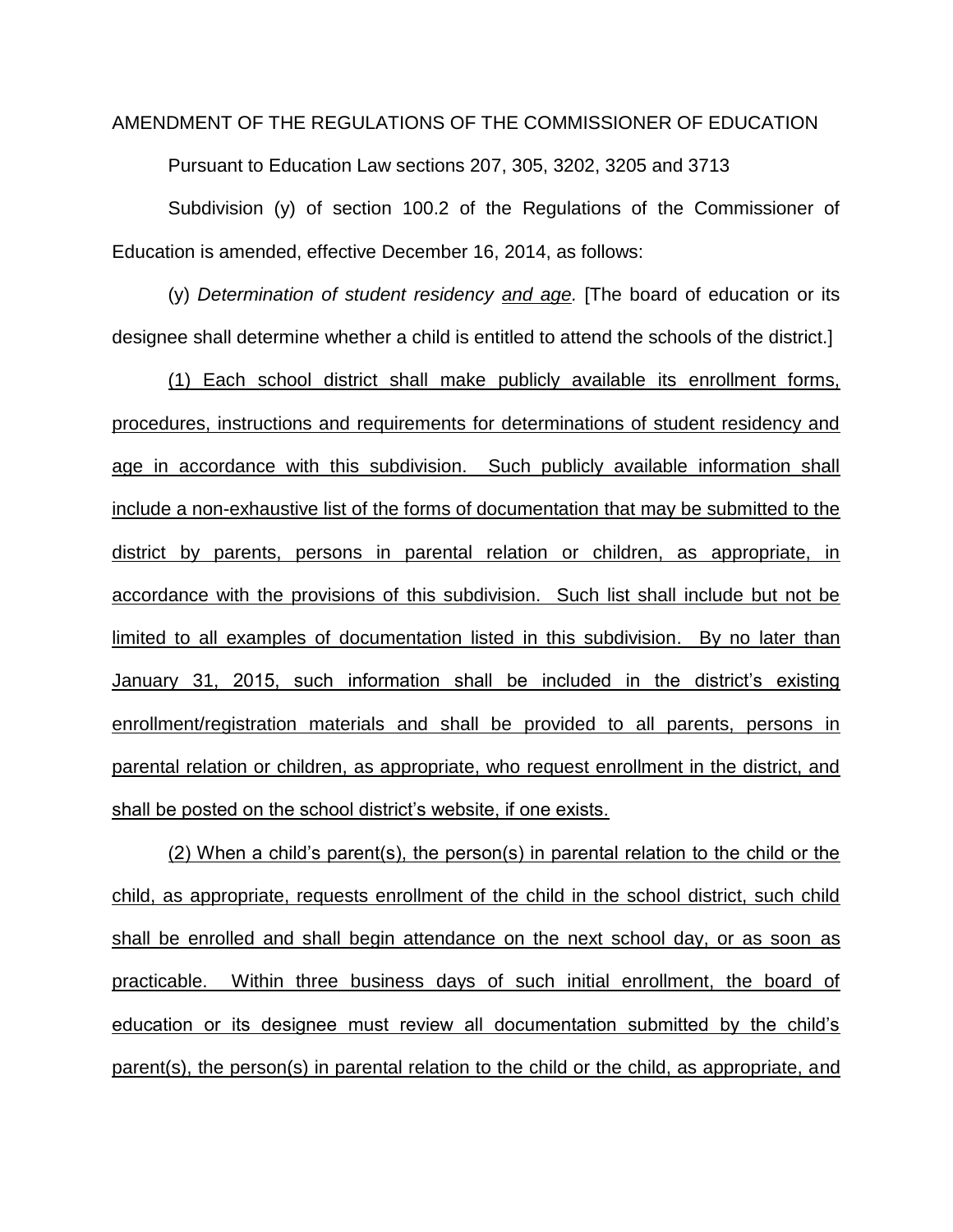make a residency determination in accordance with the following:

(i) Documentation Regarding Enrollment and/or Residency.

(*a*) The district shall not request on any enrollment/registration form(s) or in any meeting or other form of communication any of the following documentation and/or information at the time of and/or as a condition of enrollment:

(*1*) Social Security card or number; or

(*2*) any information regarding or which would tend to reveal the immigration status of the child, the child's parent(s) or the person(s) in parental relation, including but not limited to copies of or information concerning visas or other documentation indicating immigration status.

(*b*) The district may require that the parent(s) or person(s) in parental relation submit documentation and/or information establishing physical presence of the parent(s) or person(s) in parental relation and the child in the school district. Such documentation may include but shall not be restricted to: (1) a copy of a residential lease or proof of ownership of a house or condominium, such as a deed or mortgage statement; (2) a statement by a third-party landlord, owner or tenant from whom the parent(s) or person(s) in parental relation leases or with whom they share property within the district, which may be either sworn or unsworn; or (3) such other statement by a third party establishing the parent(s)' or person(s) in parental relation's physical presence in the district. If the documentation listed in this clause is not available, the district shall consider other forms of documentation and/or information establishing physical presence in the district, in lieu of those described in this clause, which may include but not be limited to those listed in clause (*d*) of this subparagraph.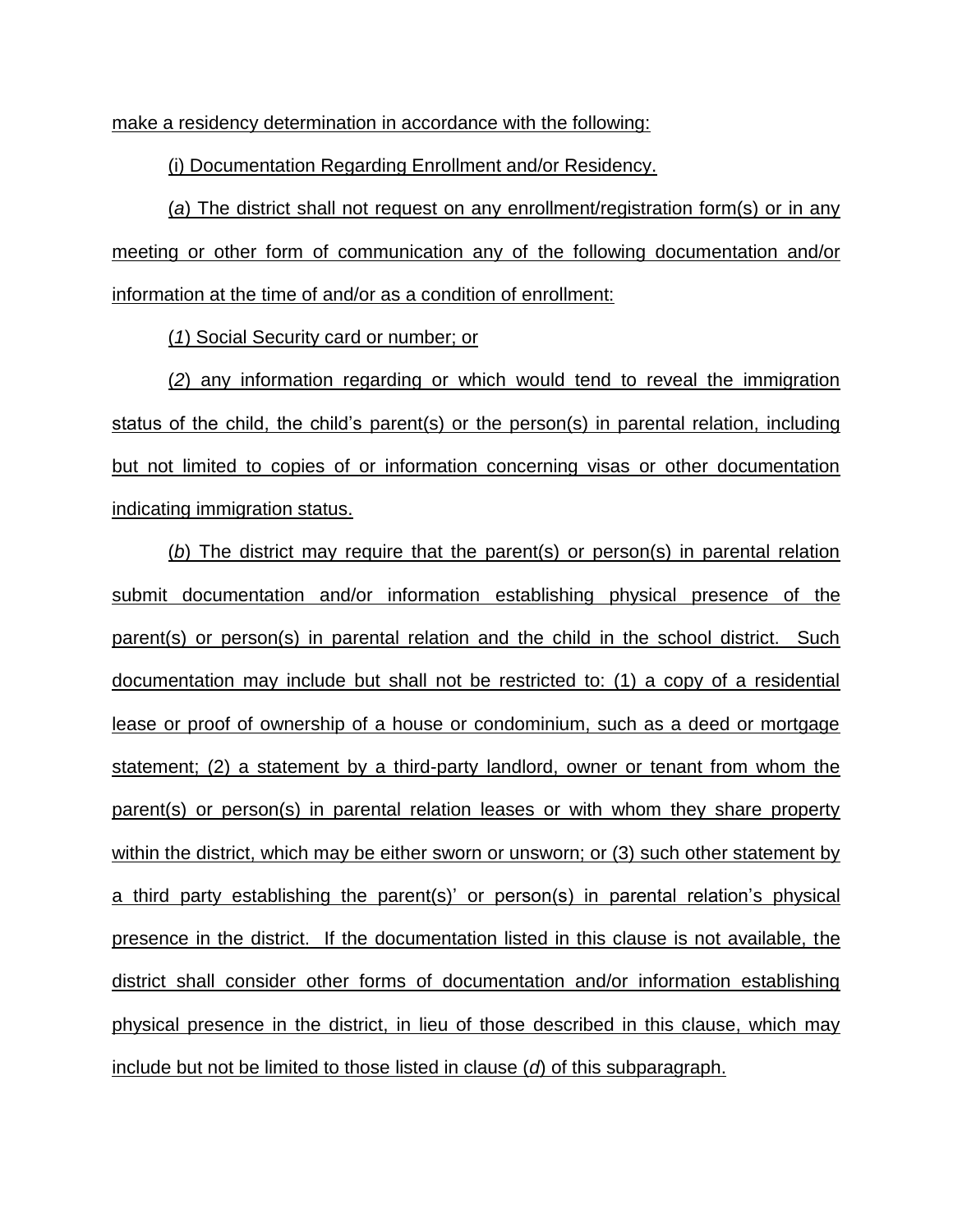(*c*) The district may also require the parent(s) or person(s) in parental relation to provide an affidavit either: (1) indicating that they are the parent(s) with whom the child lawfully resides; or (2) indicating that they are the person(s) in parental relation to the child, over whom they have total and permanent custody and control, and describing how they obtained total and permanent custody and control, whether through guardianship or otherwise. A district may also accept other proof, such as documentation indicating that the child resides with a sponsor with whom the child has been placed by a federal agency. A district may not require submission of a judicial custody order or an order of guardianship as a condition of enrollment.

(*d*) The district shall consider other forms of documentation produced by the child, the child's parent(s) or person(s) in parental relation, including but not limited to the following:

(*1*) pay stub;

(*2*) income tax form;

(*3*) utility or other bills;

(*4*) membership documents (e.g., library cards) based upon residency;

(5) voter registration document(s);

(*6*) official driver's license, learner's permit or non-driver identification;

(*7*) state or other government issued identification;

(*8*) documents issued by federal, state or local agencies (e.g., local social service

agency, federal Office of Refugee Resettlement); or

(*9*) evidence of custody of the child, including but not limited to judicial custody orders or guardianship papers.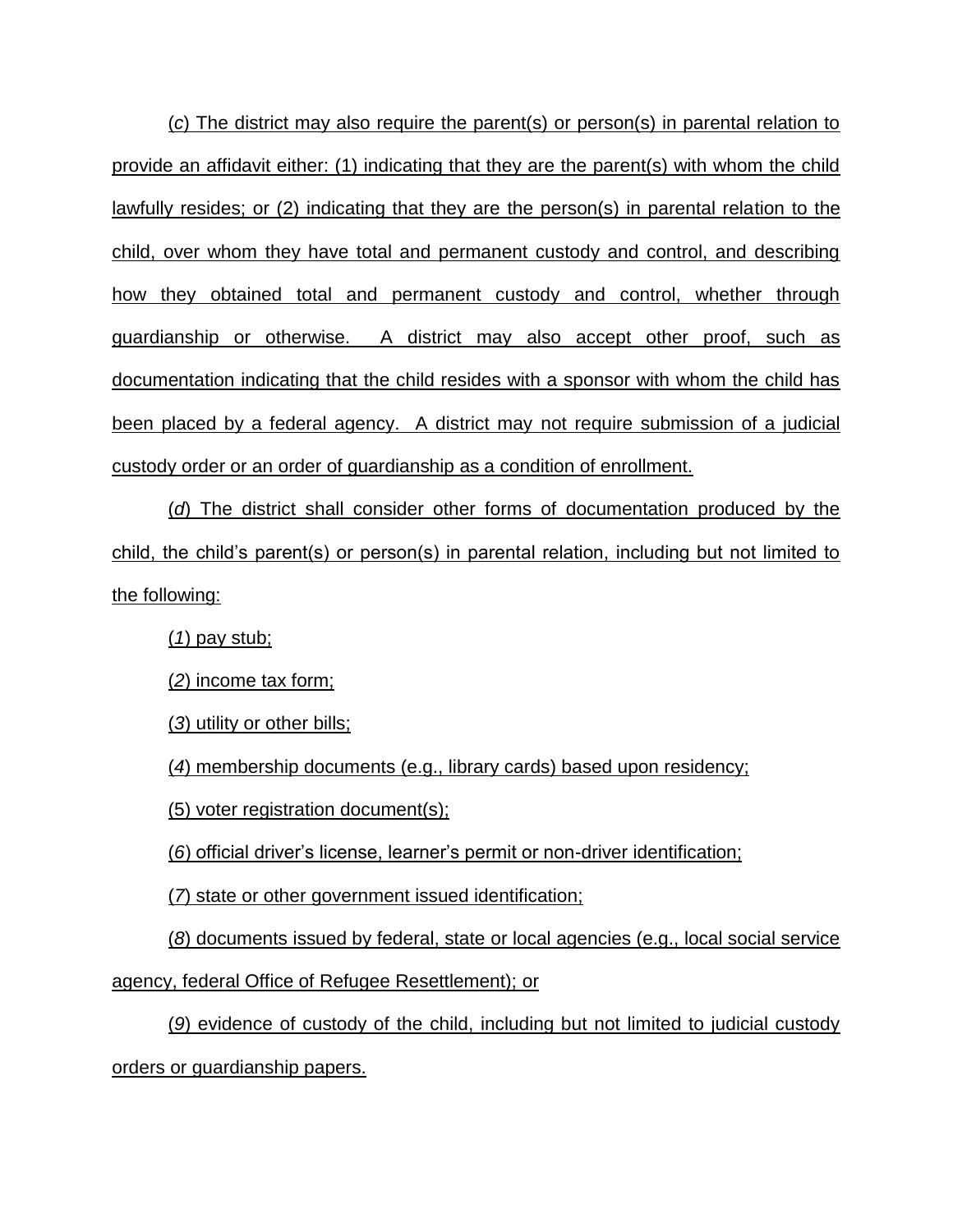(ii) Documentation of Age. In accordance with Education Law §3218:

(*a*) where a certified transcript of a birth certificate or record of baptism (including a certified transcript of a foreign birth certificate or record of baptism) giving the date of birth is available, no other form of evidence may be used to determine a child's age;

(*b*) where the documentation listed in clause (*a*) of this subparagraph is not available, a passport (including a foreign passport) may be used to determine a child's age; and

(*c*) where the documentation listed in both clauses (*a*) and (*b*) of this subparagraph are not available, the school district may consider certain other documentary or recorded evidence in existence two years or more, except an affidavit of age, to determine a child's age. Such other evidence may include but not be limited to the following:

(*1*) official driver's license;

(*2*) state or other government issued identification;

(*3*) school photo identification with date of birth;

(*4*) consulate identification card;

(*5*) hospital or health records;

(*6*) military dependent identification card;

(*7*) documents issued by federal, state or local agencies (e.g., local social service agency, federal Office of Refugee Resettlement);

(*8*) court orders or other court-issued documents;

(*9*) Native American tribal document; or

(*10*) records from non-profit international aid agencies and voluntary agencies.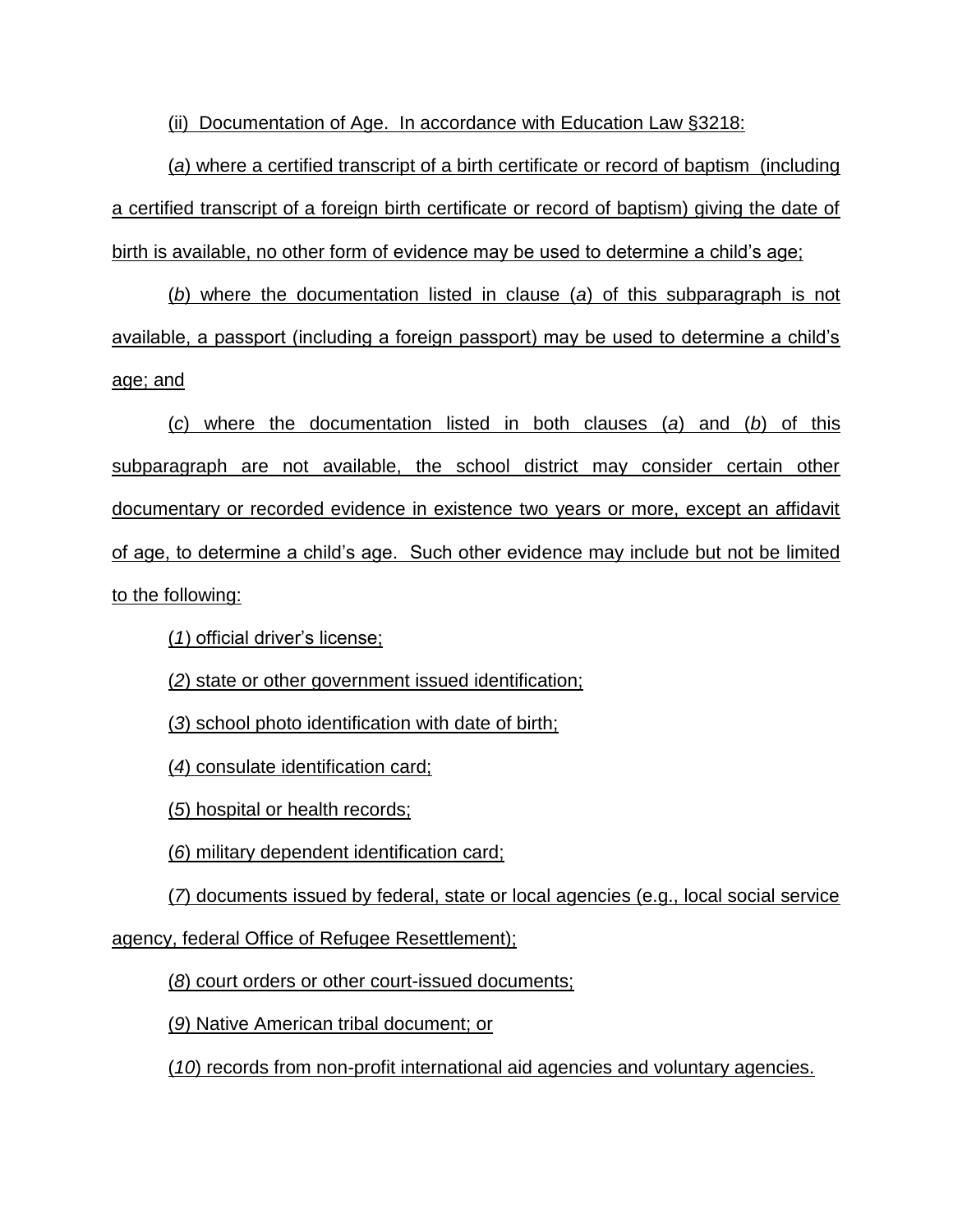(*d*) With respect to the documentation listed in clause (*c*) of this subparagraph, if the documentary evidence presented originates from a foreign country, a school district may request verification of such documentary evidence from the appropriate foreign government or agency, consistent with the requirements of the federal Family Educational Rights and Privacy Act (20 USC §1232g), provided that the student must be enrolled within in accordance with paragraph (2) of this subdivision and such enrollment cannot be delayed beyond the period specified in paragraph (2) of this subdivision while the district attempts to obtain such verification.

(iii) School districts are required to comply with Public Health Law §2164(7) and all other applicable provisions of the Public Health Law and its implementing regulations, including orders issued by a state or local health department pursuant to such laws or regulations, that impact a student's admission to or attendance in school. Nothing in this subdivision shall be construed to require the immediate attendance of an enrolled student lawfully excluded from school temporarily pursuant to Education Law §906 because of a communicable or infectious disease that imposes a significant risk of infection of others, or an enrolled student whose parent(s) or person(s) in parental relation have not submitted proof of immunization within the periods prescribed in Public Health Law §2164(7)(a), or an enrolled student who is suspended from instruction for disciplinary reasons pursuant to Education Law §3214. Nothing in this subdivision shall be construed to interfere with the recordkeeping and reporting requirements imposed on school districts participating in the federal Student and Exchange Visitor Program (SEVP) in grades 9-12 pursuant to applicable federal laws and regulations concerning nonimmigrant alien students who identify themselves as having or seeking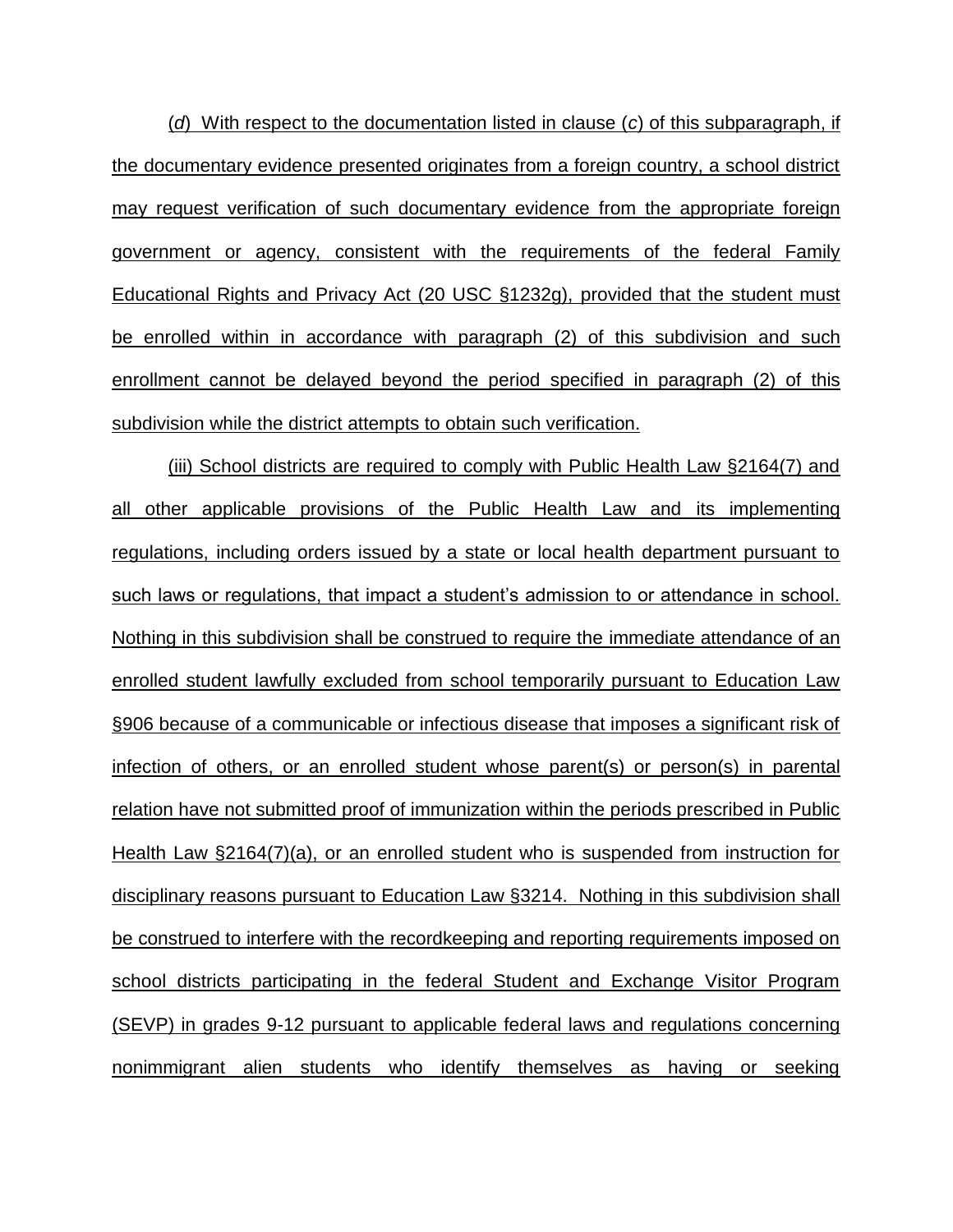nonimmigrant student visa status (F-1 or M-1), and nothing herein shall be construed to conflict with such requirements or to relieve such nonimmigrant alien students who have or seek an F-1 or M-1 visa from fulfilling their obligations under federal law and regulations related to enrolling in grades 9-12 in SEVP schools.

(3) Within three business days of a child's initial enrollment, the board of education or its designee shall determine whether a child is entitled to attend the schools of the district. For purposes of this paragraph, prior to making a determination of entitlement to attend the schools of the district, the board or its designee shall afford the child's parent, the person in parental relation to the child or the child, as appropriate, an opportunity to submit information concerning the child's right to attend school in the district, which shall be the information submitted by the parent(s) or person(s) in parental relation pursuant to paragraph (2) of this subdivision.

(4) At any time during the school year, the board of education or its designee may determine, in accordance with paragraph (6) of this subdivision, that a child is not a district resident entitled to attend the schools of the district.

(5) Determinations regarding whether a child is entitled to attend a district's schools as a homeless child or youth must be made in accordance with subdivision (x) of this section.

(6) Any decision by a school official, other than the board or its designee, that a child is not entitled to attend the schools of the district shall include notification of the procedures to obtain review of the decision within the school district. Prior to making a determination of entitlement to attend the schools of the district, the board or its designee shall afford the child's parent, the person in parental relation to the child or the